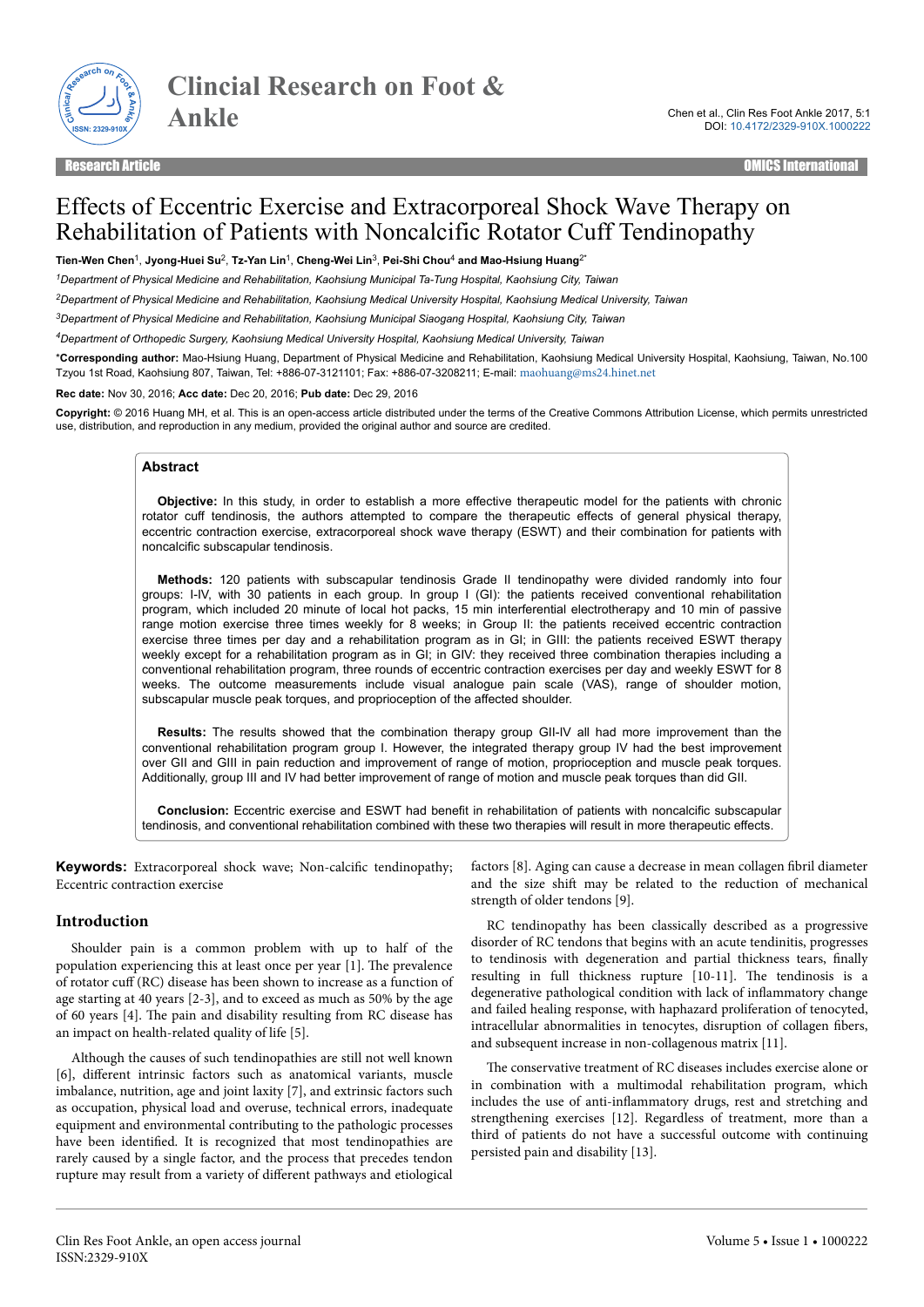#### Page 2 of 7

The eccentric contraction training consists of the contraction of a muscle for controlling or decelerating a load while the muscle and the tendon are stretching or remaining stretched. Eccentric exercises have been proposed to promote collagen fiber cross-link formation within the tendon, thereby facilitating tendon remodeling, and have been suggested as counteracting the failed healing response that underlies tendinopathy [14].

It is possible that eccentric contraction exercises do not just exert a beneficial mechanical effect, but act on pain mediators as well, decreasing their presence in tendinopathic tendons [15].

The technique has been advocated as a treatment of tendinopathies, such as chronic Achilles, patellar, lateral humeral epicondylalgia and rotator cuff tendinopathy  $[16-18]$ .

Extracorporeal shockwave therapy has emerged as an alternative therapy either when conservative treatment fails or when introduced prior to invasive procedures for rotator cuff disease, and its efficacy and low morbidity is well demonstrated [19-23].

It is thought that hyperstimulation analgesia can be achieved with energy densities that are lower than those required to disintegrate calcific deposits, and another rationale for use of shock wave for noncalcific RC tendinopathy relates to the suggestion that pain is caused by hypovascular change [24].

Shock wave therapy can decrease pain by increasing neovascularization and improving tissue regeneration [25-26].

Though the most common site of calcific deposits in rotator cuff tendinopathy diagnosed by plain radiography and sonography is revealed to be supraspinatus, the second site is subscapularis and the tertiary site then infraspinatus as reported by Goff  $[27]$ , the same incidence of initial noncalcific tendinopathy has been reported by Kim [28].

However, the secondary site tendinosis has high prevalence in aging which makes it hard for dressing and solid application of hygiene practice in daily activity while the internal rotation of movement needed.

There were many clinical reports related to the effects of ESWT or eccentric exercise for rotator cuff tendinosis included supraspinatus [29-32], infraspinatus [33] and subacromial impingement syndrome [34]. However, there was few report related with subscapular tendinosis.

In order to establish a more effective therapeutic model for patients with chronic tendinosis, in the present study, the authors attempted to compare the therapeutic effects of conventional rehabilitation, eccentric contraction exercise, shock wave therapy and their combination for patients with chronic subscapular tendinosis.

### **Materials and Methods**

120 patients with subscapular tendinosis Grade II tendinopathy according to high-definition ultrasound classification [35] were recruited from the clinic of the department of Rehabilitation Kaohsiung Medical University Hospital, Taiwan.

All participants gave informed consent for the study, and the study protocol was approved by the Ethical Review Committee of Kaohsiung Medical University.

Patients with previous humerus fracture, or other rotator cuff tendinopathy or adhesive capsulitis were excluded. Нe patients were divided randomly into four groups: I-IV, 30 patients in each group. In group I (GI): the patients received traditional rehabilitation program, which included 20 min of local hot pack s, 15 min of interferential electrotherapy and 10 min of passive range motion exercise three times weekly for 8 weeks; in Group II: the patients received three rounds of eccentric contraction exercises per day for 8 weeks and a conventional rehabilitation program as in GI; in GIII: the patients received ESWT therapy weekly and a conventional rehabilitation program as in GI; in GIV: the patients received three combination therapies including the conventional rehabilitation program, three rounds of eccentric contraction exercises per day and weekly shock wave therapy for 8 weeks.

The outcome measurements include the visual analogue pain scale (VAS), range of shoulder motion, subscapular muscle peak torques, and proprioception of the affected shoulder. The measurements were performed before and after treatment and at follow-up 3 months later.

### **Sonography assessments of the shoulder**

The procedure protocol was fixed and performed by a single physiatrist. The data were recorded from the left shoulder then the right shoulder on a specific data collection sheet. Нe ultrasound examination was performed using an ultrasound machine with 10-16 MHz linear probe.

The protocol for ultrasound examination of the shoulder is laid out below, and is based upon the recommendation of the Nuffield orthopedic centre musculoskeletal radiology unit protocol [36].

It is performed from standing behind the patient who seated on a stool to allow easy movement of the arm. For further confirmation of the subject with subscapular tendinopathy only, the biceps and supraspinatus were routinely surveyed to exclude the subjects with combined tendinopathy.

Examination of long head of biceps: Нe hand is placed on the thigh with the palm facing upwards. Нe biceps tendon is found in the intertubercular groove of the humerus. Comment is made on the presence of the tendon, any fluid surrounding the tendon and the stability of the tendon in the grove when the arm is externally rotated.

Examination of subscapularis: With the arm maximally externally rotated the subscapularis tendon is viewed in the transverse and longitudinal planes from its insertion on the lesser tuberosity to the point at which it becomes hidden behind the coracoid process.

The quality of the tendon and the presence/absence of a full thickness tear are noted.

Examination of the supraspinatus tendon: Нe subject's hand is placed on their back with the palm facing the lumbar spine. Нis extends and internally rotates the shoulder bringing the tendon out from underneath the acromion where it can now be visualized using ultrasound.

The tendon is examined anteriorly in a near sagittal plane as it inserts into the greater tuberosity, and in the transverse plane from the leading edge backward. Any fluid in the overlying bursa is commented upon, along with tendon quality and presence of full-thickness tear. If a full thickness tear is present this is measured on the transverse view, and recorded in cm.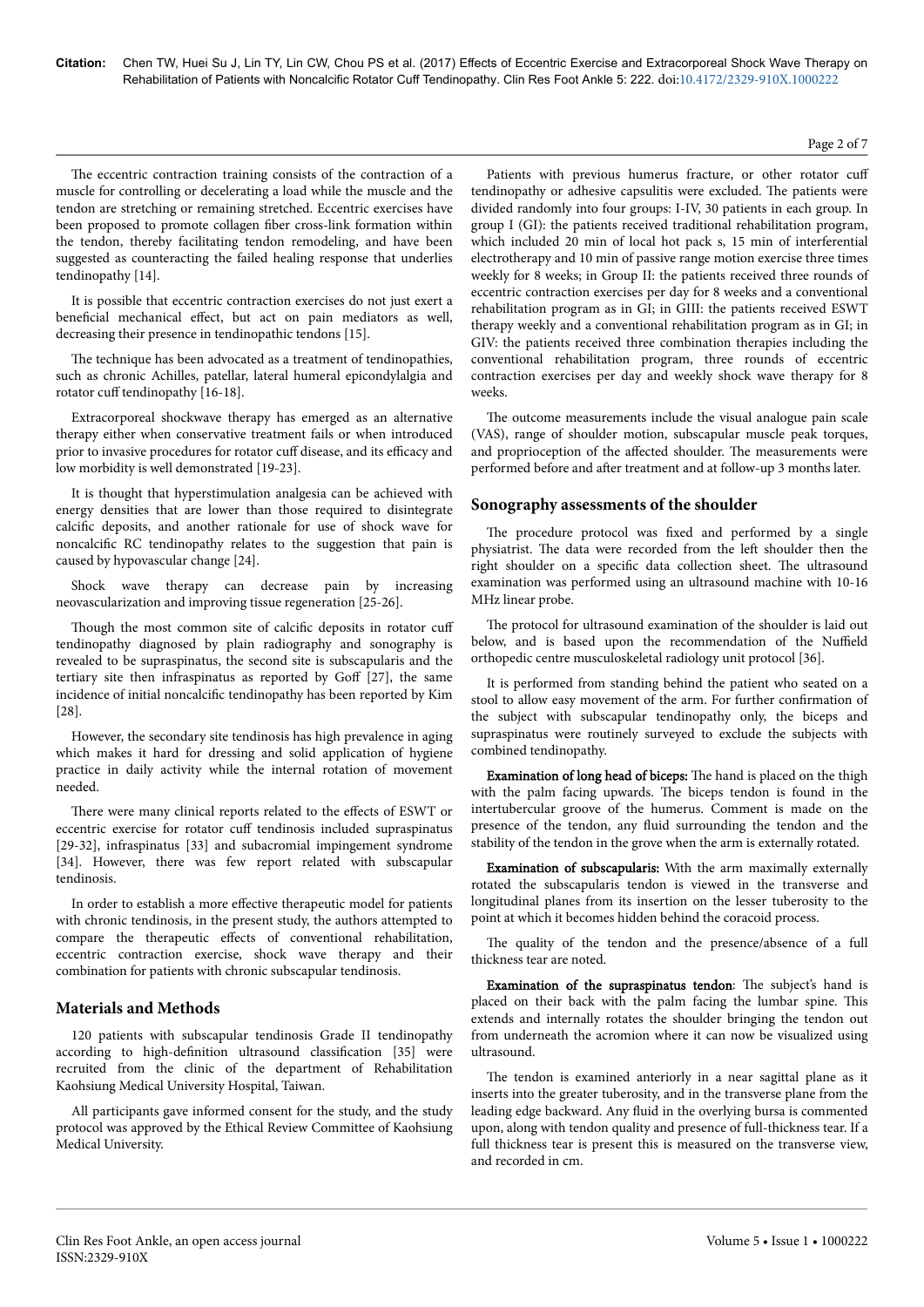### Page 3 of 7

### **Radiographic assessments of the shoulder**

All patients underwent affected shoulder radiographic images at anterior-posterior view, and axillary view. Нese images were optimized for evaluation of bony structures and their related position deviated by the rotator cuff tendinopathy.

### **Shoulder ROM measurement**

A goniometer was used to measure the cervical active ROM (AROM); the patients were seated in a chair in an upright position and did some warm-up exercises before measurement.

Using a universal goniometer, the examiner measured shoulder AROM in flexion-extension, abduction, external and internal rotation three times.

Then the mean values of the three measurements of total flexionextension, abduction, external and internal rotation were calculated and recorded. All these clinical measurements were done by one of the authors, a rehabilitation physician, without any information from the patients' radiographs.

### **Measurement of pain severity**

The severity of neck pain was evaluated by the VAS after patients had remained in a sitting upright posture with back support. Нe instrument consisted of horizontal lines 10 cm long, with anchor points of 0 (no pain) and 10 (maximum pain).

### **Measurement of muscle peak torque**

Isokinetic strength testing was performed using a Kin-Com dynamometer (Kin-Com 505, Chattanooga, TN, US) before and after treatment and follow-up. Нe patient was seated upright on an adjustable stool with back support and a footrest, tested at 60 degrees/sec in 3 axes of movement: flex/extension, abduction/ adduction, and external/internal rotation. Each person performed 3 maximum-effort shoulder movements, and peak torque was recorded for each of the three axes of movement.

# **Measurement of proprioception**

Position sense was tested by moving the extremity by passive robotic control at a constant angular velocity of 2 degrees/second to a predetermined angle, holding it in that position for 5 seconds, and then returning to the start position.

The arm was then brought through a similar range of motion until the patient identified the angle by pressing a button to disengage the device. An electronic goniometer recorded the actual and perceived angles. Нree trials were performed for each axis.

# **Нe eccentric exercise for subscapularis**

For set up a more convenience home eccentric exercise program, a home eccentric contraction exercise program introduced as followed:

The patient was kept in a sitting position with affected shoulder kept in natural position, with elbow flexion at 90 degrees. Нe exertional internal eccentric contraction of subscapular muscle was started from the position of the fist just over the abdomen and pushing of the fist externally by the other wrist till the position of fist reached to 90 degrees from the initial position (Figure 1).

Twenty repetitions were performed each time, three rounds per day at home for 8 weeks.



Figure 1: The eccentric exercise for subscapularis-initial position, mid position, and end position.

### **Нe treatment of extracorporeal shock wave (ESWT)**

The patient was kept in a sitting position. ESWT was performed with a piezoelectric shockwave generator (F10G4 Richard Wolf GmbH, Knittlingen, Germany).

The dose of ESWT applied was according to the general therapeutic dose for fibrotic tendinopathy [37], and the level of density depended on the size of the fibrotic tendon.

In present study, an impulse energy flux density around the average of 0.27 mJ/mm2 (ranging from scales of 15–18/20), with frequency range of 1–8 Hz and a pressure range from 11–82 MPa.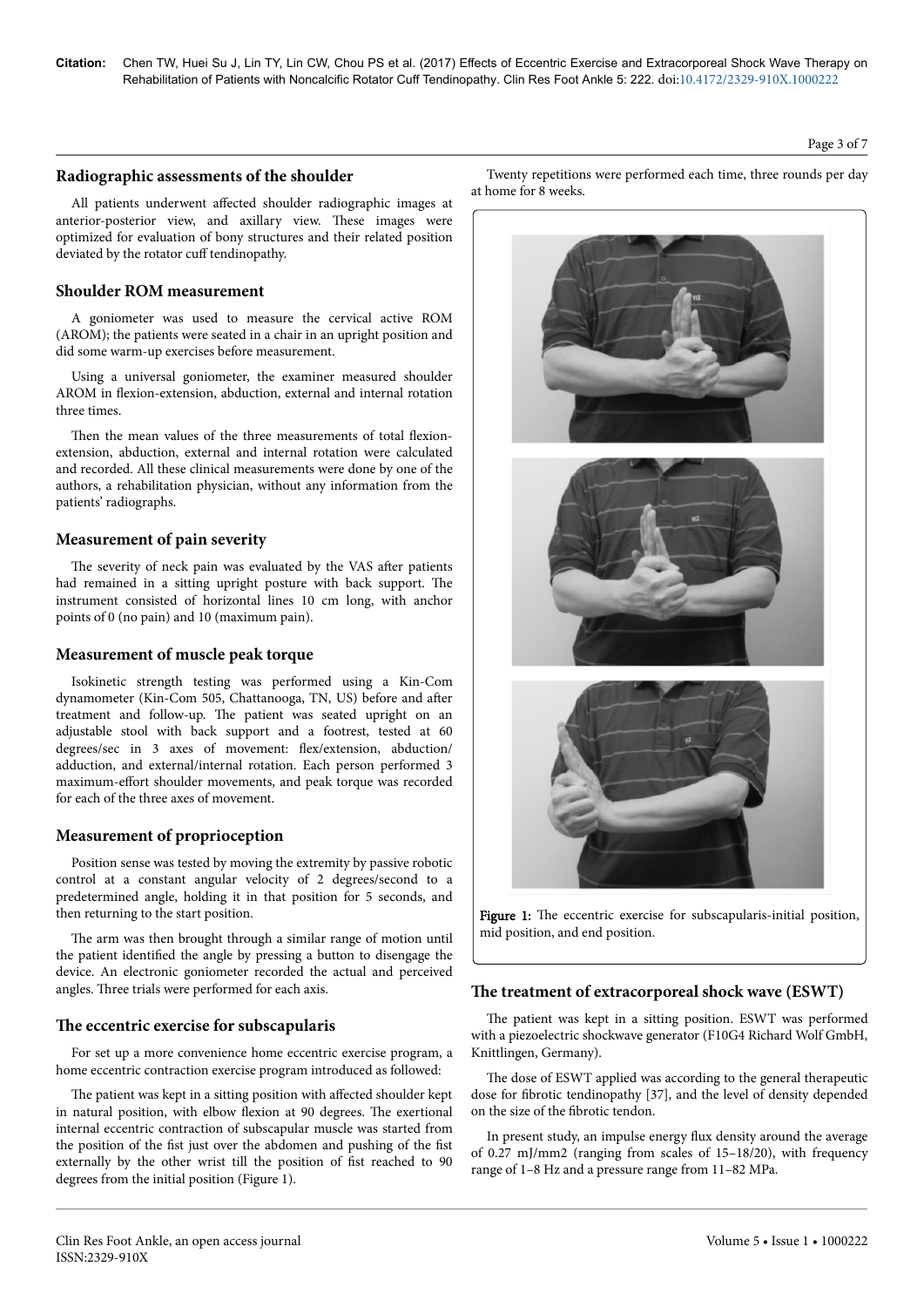Page 4 of 7

Patients in Group II and IV received ESWT 1000 impulses for subscapular tendon weekly for 8 weeks. Нe location and the depth of the probe of shock wave applied were guided by X-ray image and sonography.

### **Statistical analysis**

A paired Student's t-test was used to study the changes in ROM, VAS, MPT and Proprioception in each group immediately after treatment and at follow-up 3 months later compared to initial respectively. A one-way ANOVA with the Tukey test was used to compare the differences in ROM, VAS, MPT and proprioception between treated groups. A statistically significant difference was defined as  $p < 0.05$ .

### **Results**

### **Improvement of active range of motion (ROM)**

The changes of active range of motion (internal plus external rotation) of the shoulder are showed in Table 1. Нe average active range motion of affected shoulders was improved in each group after treatment, and combination therapy group GII-IV showed more improvement than the conventional rehabilitation group I. However, the integrated therapy group IV had better improvement than GII and GIII and shock wave therapy group III was better than eccentric therapy group GII.

### **Improvement of affected shoulder pain**

The changes of the shoulder pain are showed in Table 2. The average VAS pain score of the affected shoulder were improved in each group after treatment, and additional therapy group GII-IV had more improvement than traditional therapy group I. Furthermore, the integrated therapy group IV had better improvement than GII and GIII and shock wave therapy group III showed better improvement than eccentric therapy group GII.

### **Changes of muscle peak torque (MPT) of internal/ external rotation of shoulder**

The changes of the muscle peak toques are showed in Table 3. The average MPT of the affected shoulder was improved in each group after treatment, and combination therapy group GII-IV had more improvement than traditional therapy group I. However, the integrated therapy group IV had best improvement over those in GII and GIII, and subjects in shock wave therapy group III had better improvement than those in eccentric therapy group GII.

### **Нe changes of proprioception of shoulder**

The changes of proprioception of shoulder before and after treatment, and follow-up are showed in Table 4. Нe average proprioception of the affected shoulder was improved in each group after treatment, and combination therapy group GII-IV had more improvement than traditional therapy group I. However, the patients with eccentric exercise in II and IV showed better improvement than those in GI and GIII.

### **Discussion**

Non-calcified tendinopathy generally includes degenerative processes determining tendinosis and partial tendon ruptures not eligible for surgery. The degenerative processes suffered by the muscles and tendons over the course of several years result in functional and structural disorders. Comparing the therapy effects in GI with GII, and GIII with GIV, the active ROM, pain severity, MPT and proprioception are more improved in GII than GI, and GIV than GIII as shown in Tables 1-4. This implies that eccentric exercises have significant effects for management of RC disease.

|               | $1(n=30)$        | $II(n=30)$             | $III(n=30)$           | $IV(n=30)$                |
|---------------|------------------|------------------------|-----------------------|---------------------------|
| <b>Before</b> | $119 \pm 10$     | $119 \pm 12$           | $118 \pm 12$          | $120 \pm 14$              |
| After         | $128 \pm 12^{*}$ | $138 \pm 16^*$         | $143+12$ <sup>*</sup> | $160 \pm 17$ <sup>*</sup> |
| Follow-up     | $130 \pm 12$     | $145 \pm 16^{\dagger}$ | $150+12^{+}$          | $165 + 17^{\ddagger}$     |

\*:Significant difference of ROM in each group after treatment (p<0.05)

†:Significant difference of ROM of each group compared with the control group at various time periods (p<0.05)

‡: Significant difference compared with other treated groups (p<0.05)

( ): The number of knees in each group at various time periods

Table 1: The average ROM (internal plus external rotation) of shoulders in each subject group before and after treatment, and at follow-up. (Mean  $\pm$  S.D).

|           | $1(n=30)$       | $II(n=30)$                 | $III(n=30)$                | $IV(n=30)$        |
|-----------|-----------------|----------------------------|----------------------------|-------------------|
| Before    | $6.7 \pm 1.3$   | $6.4 \pm 1.4$              | $6.6 \pm 1.5$              | $6.5 \pm 1.4$     |
| After     | $5.0 \pm 1.3^*$ | $3.8 \pm 1.3$ <sup>*</sup> | $3.6 \pm 0.7$ <sup>*</sup> | $2.3 \pm 0.6^{*}$ |
| Follow-up | $3.5 \pm 1.3$   | $2.6 \pm 1.3$              | $2.1 \pm 0.6$              | $1.5 \pm 0.7$ ‡   |

\*: Significant difference of VAS scored after treatment in each group (p<0.05)

†: Significant difference of VAS of each group compared with the control group at various time periods (p<0.05)

‡: Significant difference compared with other treated groups (p<0.05)

( ): The number of knees in each group at various time periods

Table 2: The average VAS score of shoulder pain in each group before and after treatment, and at follow-up (Mean  $\pm$  S.D).

|                         |               | $1(n=30)$               | $II(n=30)$                | III ( $n=30$ )                | IV (n=30)                           |
|-------------------------|---------------|-------------------------|---------------------------|-------------------------------|-------------------------------------|
| $60^\circ$ (In/<br>Con) | <b>Before</b> | $68.9 \pm 8.0$          | $67.1 \pm 7.1$            | $69.3 \pm 6.6$                | $66.9 \pm 6.2$                      |
|                         | After         | 76.1<br>$\pm$<br>$6.7*$ | $82.7 \pm 8.2$<br>*†      | $88.1 \pm 7.3$ <sup>*</sup> t | $98.2 \pm 9.0$ *†‡                  |
|                         | Follow-<br>up | $77.1 \pm 5.1$          | $85.7 \pm 8.2$            | $93.1 \pm 7.3$                | $104.2 \pm 9.0$                     |
| $60^\circ$ (In/<br>Ecc) | <b>Before</b> | $84.7 \pm 6.9$          | $83.5 \pm 7.1$            | $84.6 \pm 8.4$                | $85.1 \pm 5.8$                      |
|                         | After         | $93.3 \pm 5.7$          | 98.9<br>$\pm$<br>$5.7*$ † | 107.4<br>Ŧ<br>$5.3*$ †        | $119.5 \pm 5.6$ <sup>*</sup> t<br>ŧ |
|                         | Follow-<br>up | $95.3 \pm 5.7$          | $105.9 \pm 5.7$           | $115.4 \pm 5.3$               | $125.5 \pm 5.6 \pm 1$               |
| 60°(Ex/<br>Con)         | <b>Before</b> | $68.1 \pm 7.1$          | $65.5 \pm 6.3$            | $67.3 \pm 5.9$                | $64.6 \pm 7.7$                      |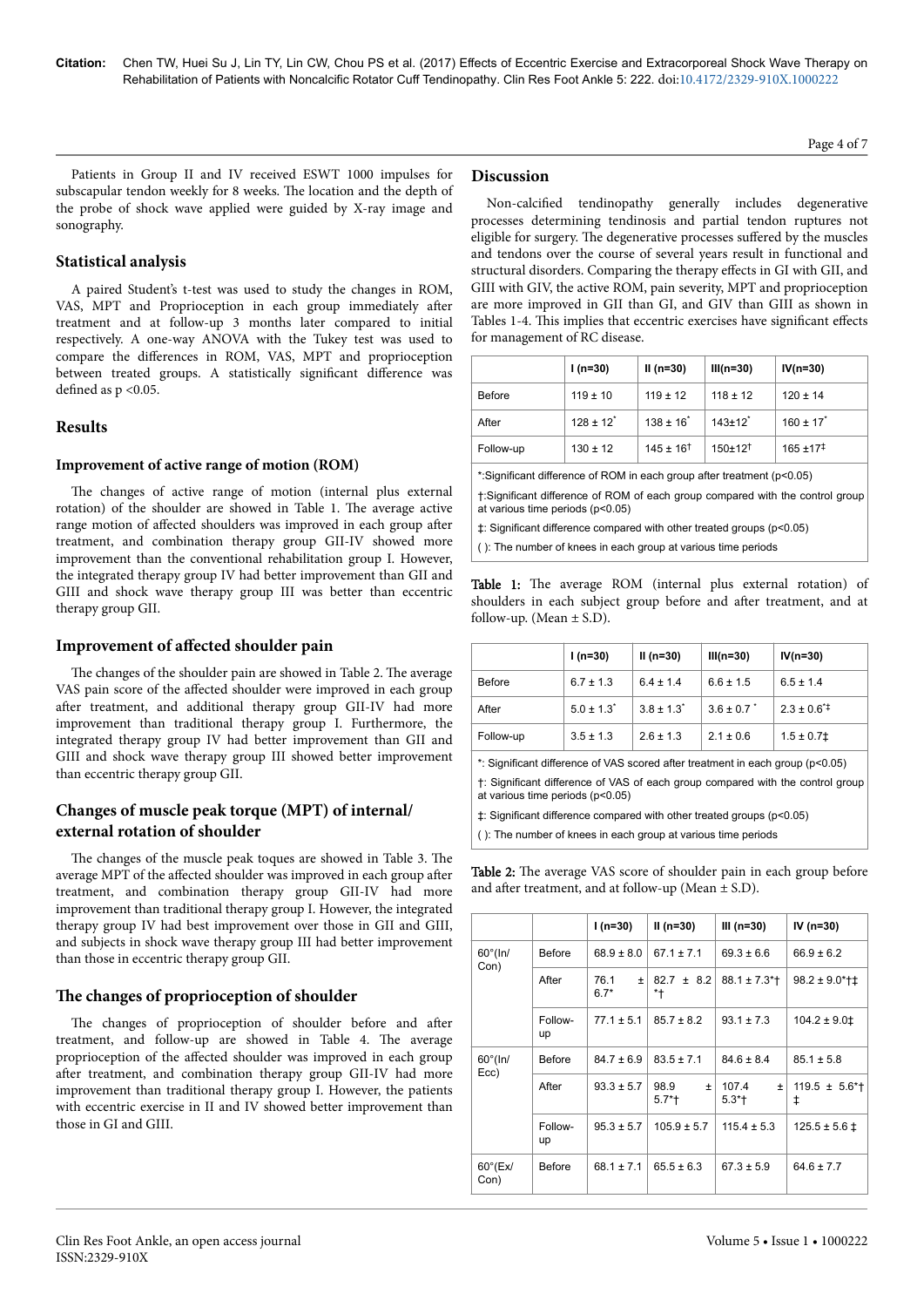|                                                                                 | After         | $73.6 \pm 6.1$ | *†                      | $77.6 \pm 7.3$ 85.1 ± 6.4*+   | $91.6 \pm 6.3$ *†‡                       |
|---------------------------------------------------------------------------------|---------------|----------------|-------------------------|-------------------------------|------------------------------------------|
|                                                                                 | Follow-<br>up | $73.2 \pm 8.1$ | $82.6 \pm 7.3$          | $90.1 \pm 6.4$                | $99.6 \pm 6.3$                           |
| $60^\circ$ (Ex/<br>Ecc)                                                         | Before        | $74.0 \pm 7.3$ | $69.8 \pm 7.2$          | $75.1 \pm 6.6$                | $70.7 \pm 8.0$                           |
|                                                                                 | After         | $78.8 \pm 7.1$ | 84.9<br>$\pm$<br>$8.4*$ | $86.7 \pm 5.9$ <sup>*</sup> t | $92.8 \pm 6.7$ <sup>*</sup> $\uparrow$ ± |
|                                                                                 | Follow-<br>up | $76.8 \pm 4.1$ | $78.9 \pm 8.4$          | $90.7 \pm 5.9$                | $97.8 \pm 6.7$ ±                         |
| *: Significant difference of peak torque in each group after treatment (p<0.05) |               |                |                         |                               |                                          |

†: Significant difference of peak torque in each group compared with the control at various time periods ( p<0.05)

‡: Significant difference compared with other treated groups (p<0.05)

( ): The number of knees in each group at various time periods

Table 3: The mean peak torque of shoulder internal/external (Ex/In) rotation in concentric and eccentric contraction at 60°/second in each group before and after treatment, and at follow-up (Nm).

|               | $1(n=30)$     | $II(n=30)$      | $III(n=30)$     | $IV(n=30)$     |  |
|---------------|---------------|-----------------|-----------------|----------------|--|
| <b>Before</b> | $7.7 \pm 1.2$ | $7.9 + 1.8$     | $7.8 \pm 1.6$   | $8.1 \pm 1.5$  |  |
| After         | $6.3 \pm 1.2$ | $4.7 \pm 1.2$ * | $5.0 \pm 1.7$ * | $3.8 \pm 1.0*$ |  |
| Follow-up     | $5.3 + 1.2$   | $3.9 + 1.2$     | $4.3 \pm 1.7$   | $3.2 \pm 1.0$  |  |
| .<br>.        |               |                 |                 |                |  |

\*: Significant difference of angle in each group after treatment (p<0.05)

†: Significant difference of angle of each group compared with the control group at various time periods (p<0.05)

‡: Significant difference compared with other treated groups (p<0.05)

( ): the number of knees in each group at various time periods

Table 4: The degree of angle difference to research a target angle of shoulders in each group before and after treatment (mean  $\pm$  S.D).

Three basic principles in an eccentric loading regime have been proposed including: first, the length of tendon: the tendon length increases when the tendon is pre-stretched, and less strain will happen on the tendon during movement; secondly is load: the strength of the tendon should increase by progressively increasing the load exerted on the tendon; and thirdly is speed: by increasing the speed of contraction, a greater force will be developed [38]. Possible mechanism that might explain the efficacy of eccentric loading include: firstly, the high –frequency oscillations in tendon force produced by eccentric contractions, the fluctuations in force may provide an important stimulus for the remodeling of the tendon [38]; second, the increase in fibroblast activity, acceleration of collagen formation, increase in type I collagen, collagen organization/alignment (remodeling of the tendon) [38-39] by muscular lengthening (stretching) and increase in the number of sarcomeres in series [40]; third, traction and consequent disappearance of neovessels [41] that lead to a lack of perfusion produced by the tendinosis. The therapeutic effects of eccentric contraction may be mediated through decreasing pathological increased capillary tendon flow without deterioration of local tendon microcirculation, but more evidence is warranted; and neuromuscular benefits through central adaptations and pain habituation may be considered. In many eccentric exercise studies, a weight or resistance band was used for eccentric exercise performance. For more convenience and practical for patients to performance the eccentric exercise anytime and anywhere without any equipment, a self-serial eccentric exercise was prescribed as shown in Figure 1. From the positive findings of presented study, the self-eccentric home exercise may be applied to other rotator cuff tendinopahty.

The mechanism of shockwave therapy is still not completely clear. The potential mechanisms of beneficial of ESWT was studied, including direct tissue trauma and cavitation, altered cell-membrane permeability, direct effect on nociceptors and peripheral nerve stimulation. Direct tissue trauma can have mechanical and chemical effects, the proposed beneficial effects showed it could cause the transient inflammatory response, disintegration of calcium and stimulation of tissue healing. Some studies investigated the effect in animal experiments had demonstrated that shockwave therapy enhance the angiogenesis-related factors (e.g., eNOS, VEGF and PCNA) which could induces neovascularization [42]. The results could early induce tendon healing after injury. Besides, the shock wave energy had impact force to destroy and clean the mucoid substance which formed followed repeated microtrauma or inflammation, and disturbed the healing of tendon or ligament injury. In our previous study, we had performed shock wave therapy on the rehabilitation of patients with knee osteoarthritis and cyamella formation over popliteal fossa, it showed significant effect on knee OA rehabilitation, and rehabilitation of cervical spondylosis patients with nuchal ligament calcification [43-44]. In present study, we try to apply ESWT on noncalcific subscapular tendinosis.

Comparing the therapeutic effects in GI with GIII, and GII with GIV, the active ROM, pain severity, MPT and proprioception more improved in GIII than G I, and GIV than GII. It implied that shock wave therapy had significant effects for management of non-calcific subscapular tendinopahty.

However, the clinical efficacy of ESWT in non-calcific tendinopathy is controversial. Some authors show that ESWT is not effective in these cases [31]. On the other hand, good results have been presented by Galasso [32] that analyzed the effect of ESWT in patients with noncalcific tendinopathy of the supraspinatus and affected by subacromial impingement syndromes stages I and II according to Neer by low energy ESWT [37]. Нe present results were compatible with these reports which implied that the effects of ESWT for tendinopahty are dose depended, in non-calcific tendinopahty, a low energy ESWT is more appropriated.

Beside, ESWT could be a valuable tool to relax the tightness of disorganization of the tendon fiber bundles and increase the range of motion of affected shoulder immediately after treatment as results showed in Table 1, and resulted more pain reduction in GIII and GIV at follow-up as showed in Table 2, and more MPT improvement in GIII and GIV at follow-up as showed in Table 3. ESWT could have a complementary role in the treatment of chronic RC tendinopathy.

Comparing the combination therapeutic groups II-IV, it showed that combing eccentric exercise and ESWT with traditional rehabilitation program got most therapeutic effects for noncalcific RC disease. It implied that after the shock wave energy impact force to destroy and clean the mucoid substance which formed followed repeated microtrauma or inflammation, and disturbed the healing of tendon, followed by the high-frequency oscillations in tendon force produced by eccentric contractions, provide an important stimulus for the remodeling of the tendon and increase in fibroblast activity, acceleration of collagen formation. Нe present integrated therapy for

Page 5 of 7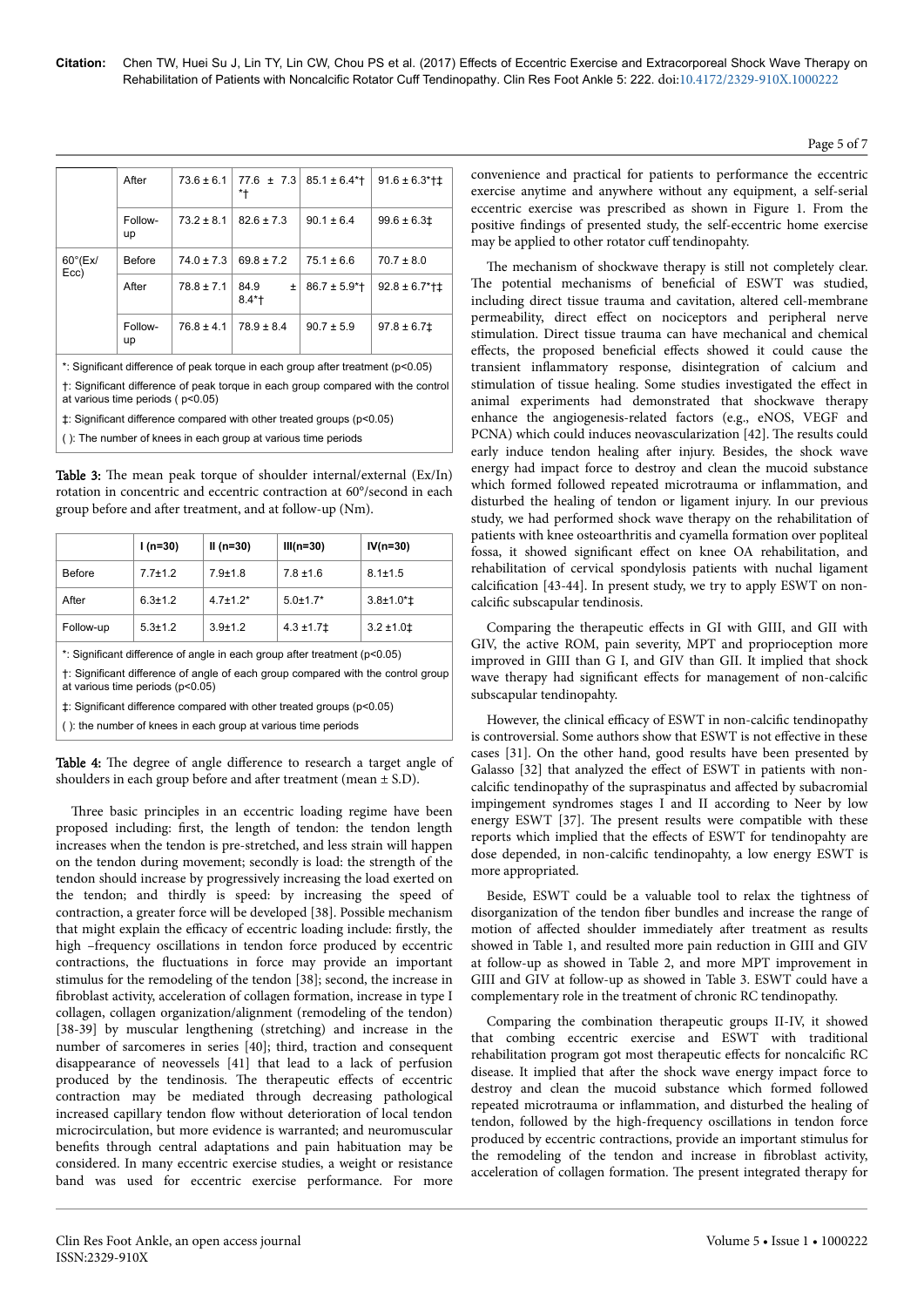noncalcific RC disease results in more functional improvement included MPT and proprioception except pain reduction and range motion of the shoulder.

The limitation of the study was that the subjects recruited only focuses on patients with subscapular tendinosis Grade II tendinopathy according to high definition ultrasound classification. Multiple rotator cuff tendinopathy, more severe tendinopathy or calcific tendinopathy tried by the integrated therapy were warranted in the future.

In Conclusion, eccentric exercise and ESWT had benefit in rehabilitation of patients with noncalcific subscapular tendinosis, and conventional rehabilitation combined with these two therapies will result in more therapeutic effects.

#### **References**

- Luime JJ, Koes BW, Hendriksen IJ, Burdoorf A, Verhagen AP, et al. (2004) Prevalence and incidence of shoulder pain in the general population: a systematic review. Scand J Rheumatol 33: 73-81.
- 2. Iannotti JP, Zlatkin MB, Esterhai JL, Kressel HY, Dalinka MK, et al. (1991) Magnetic resonance imaging of the shoulder. Sensitivity, 6pecificity and predictive value. J Bone Joint Surg Am 73: 17-29.
- 3. Milgrom C, Schaffler M, Gilbert S, van Holsbeeck M (1995) Rotator cuff changes in asymptomatic adults. The effect of age, hand dominance and gender. J Bone Joint Surg Am 77: 296-298.
- 4. Sher JS, Uribe JW, Posada A, Murphy BJ, Zlatkin MB (1995) Abnormal findings on magnetic resonance images of asymptomatic shoulder. J Bone Joint Surg Am 77: 10-15.
- 5. [MacDermid JC, Ramos J, Drosdowech D, Faber K, Patterson S \(2004\)](https://dx.doi.org/10.1016/S1058274604001247) The impact of rotator cuff [pathology on isometric and isokinetic strength,](https://dx.doi.org/10.1016/S1058274604001247) [function, and quality of life. J Shoulder Elbow Surg 13: 593-598.](https://dx.doi.org/10.1016/S1058274604001247)
- 6. [Fredberg U, Stengaard-Pedersen K \(2008\) Chronic tendinopathy tissue](https://dx.doi.org/10.1111/j.1600-0838.2007.00746.x) [pathology, pain mechanisms, and etiology with a special focus on](https://dx.doi.org/10.1111/j.1600-0838.2007.00746.x) inflammation. [Scand J Med Sci Sports 18: 3-15.](https://dx.doi.org/10.1111/j.1600-0838.2007.00746.x)
- 7. [Yuan J, Wang MX, Murrell GA \(2003\) Cell death and tendinopathy. Clin](http://dx.doi.org/10.1016/S0278-5919(03)00049-8) [Sports Med 22: 693-701.](http://dx.doi.org/10.1016/S0278-5919(03)00049-8)
- 8. Riley G (2004) Нe [pathogenesis of tendinopathy. A molecular](https://dx.doi.org/10.1093/rheumatology/keg448) [perspective. Rheumatology 43: 131-142.](https://dx.doi.org/10.1093/rheumatology/keg448)
- 9. Fan L, Sarkar K, Franks DJ, Uhthoff HK (1997) Estimation of total collagen and types I and III collagen in canine rotator cuff tendons. Calcif Tissue Int 61: 223-229.
- 10. Tempelhof S, Rupp S, Seil R (1999) Age-related prevalence of rotator cuff tears in asymptomatic shoulder. J Shoulder Elbow Surg 8: 296-299.
- 11. Arya S, Kulig K (1985) Tendinopathy alters mechanical and material properities of the Achilles tendon. J Appl Physiol 108: 670-675.
- 12. Khan KM, Cook JL, Bonar F, Harcourt P, Astrom M (1999) Histopathology of common tendinopathies. Update and implications for clinical management. Sports Med 27: 393-408.
- 13. Brox JI, Gjengedal E, Uppheim G, Bohmer AS, Brevik JI, et al. (1999) Arthroscopic surgery versus supervised exercise in patients with rotator cuff disease (stage II impingement syndrome): a prospective, randomized, controlled study in 125 patients with a 2 1/2-year follow-up. J Shoulder Elbow Surg 8: 102-111.
- 14. Maffulli N, Longo UG (2008) How do eccentric exercise work in tendinopathy? Rheumatology 47: 1444-1445.
- 15. [Rees JD, Lichtwark GA, Wolman RL,Wilson AM \(2008\)](https://dx.doi.org/10.1093/rheumatology/ken262) Нe mechanism for efficacy [of eccentric loading in Achilles tendon injury; an in vivo study](https://dx.doi.org/10.1093/rheumatology/ken262) [in humans. Rheumatology 47: 1493-1497.](https://dx.doi.org/10.1093/rheumatology/ken262)
- 16. [Jonsson P, Wahlstrom P, Ohberg L, Alfredson H](https://dx.doi.org/10.1007/s00167-004-0611-8) (2006) Eccentric training [in chronic painful impingement syndrome of the shoulder: results of a](https://dx.doi.org/10.1007/s00167-004-0611-8) [pilot study. Knee Surg Sports Traumatol Arthrosc 14: 76-81.](https://dx.doi.org/10.1007/s00167-004-0611-8)
- 17. [Visnes H, Hoksrud A, Cook J, Bahr R \(2005\) No](http://meta.wkhealth.com/pt/pt-core/template-journal/lwwgateway/media/landingpage.htm?issn=1050-642X&volume=15&issue=4&spage=227) effect of eccentric [training on jumper's knee in volleyball players during the competitive](http://meta.wkhealth.com/pt/pt-core/template-journal/lwwgateway/media/landingpage.htm?issn=1050-642X&volume=15&issue=4&spage=227) [season: a randomized clinical trial. Clin J Sport Med 15: 227-234.](http://meta.wkhealth.com/pt/pt-core/template-journal/lwwgateway/media/landingpage.htm?issn=1050-642X&volume=15&issue=4&spage=227)
- 18. [Groisier JL, Foidart-Dessalle M, Tinant F, Crielaard JM, Forthomme B](https://dx.doi.org/10.1136%2Fbjsm.2006.033324) [\(2007\) An isokinetic eccentric programme for the management of](https://dx.doi.org/10.1136%2Fbjsm.2006.033324) [chronic lateral epicondylar tendinopahty. Br J Sports Med 41: 269-275.](https://dx.doi.org/10.1136%2Fbjsm.2006.033324)
- 19. [Hsu CJ, Wang DY, Tseng KF, Fong YC, Hsu HC, et al. \(2008\)](https://dx.doi.org/10.1016/j.jse.2007.03.023) [Extracorporeal shockwave therapy for calcifying tendinitis of shoulder. J](https://dx.doi.org/10.1016/j.jse.2007.03.023) [Shoulder Elbow Surg 17: 55-59.](https://dx.doi.org/10.1016/j.jse.2007.03.023)
- 20. [Ioppolo F, Tattoli M, Di Sante L, Venditto T, Tognolo L, et al. \(2013\)](https://dx.doi.org/10.1016/j.apmr.2013.01.030) [Clinical improvement and resorption of](https://dx.doi.org/10.1016/j.apmr.2013.01.030) calcifications in calcific tendinitis of the shoulder after [shock wave therapy at 6 months' follow-up: a](https://dx.doi.org/10.1016/j.apmr.2013.01.030) [systematic review and meta-analysis. Arch Phys Med Rehabil 94:](https://dx.doi.org/10.1016/j.apmr.2013.01.030) [1699-1706.](https://dx.doi.org/10.1016/j.apmr.2013.01.030)
- 21. [Louwerens JK, Sierevelt IN, van Noort A, van den Bekerom MP \(2014\)](https://dx.doi.org/10.1016/j.jse.2014.02.002) [Evidence for minimally invasive therapies in the management of chronic](https://dx.doi.org/10.1016/j.jse.2014.02.002) calcific tendinopathy of the rotator cuff: [a systematic review and meta](https://dx.doi.org/10.1016/j.jse.2014.02.002)[analysis. J Shoulder Elbow Surg 23: 1240-1249.](https://dx.doi.org/10.1016/j.jse.2014.02.002)
- 22. Wang CJ, Yang KD, Wang FS, Chen HH, Wang JW (2003) Shock wave therapy for calcific tendinitis of the shoulder: a prospective clinical study with two-year follow-up. Am J Sports Med 31: 425-430.
- 23. Branes J, Contreras HR, Cabello P, Antonic V, Guiloff LJ, et al. (2012) Shoulder rotator cuff responses to extracorporeal shockwave therapy: morphological and immunohistochemical analysis. J Shoulder Elbow Surg 4: 163-168.
- 24. [Rompe JD, Burger R, Hopf C, Eysel P \(1998\) Shoulder function](http://dx.doi.org/10.1016/S1058-2746(98)90203-8) after [extracorporal shock wave therapy for](http://dx.doi.org/10.1016/S1058-2746(98)90203-8) calcific tendinitis. J Shoulder Elbow [Surg 7: 505-509.](http://dx.doi.org/10.1016/S1058-2746(98)90203-8)
- 25. Wang CJ, Huang HY, Pai CH (2002) Shock wave-enhanced neovascularization at the tendon-bone junction:an experiment in dogs. J Foot Ankle Surg 41: 16-22.
- 26. [Orhan Z, Alper M, Akman Y, Yavuz O, Yalciner A \(2001\) An](https://dx.doi.org/10.1007/s007760100013) [experimental study on the application of extracorporeal shock waves in](https://dx.doi.org/10.1007/s007760100013) [the treatment of tendon injuries: preliminary report. J Orthop Sci 6:](https://dx.doi.org/10.1007/s007760100013) [566-570.](https://dx.doi.org/10.1007/s007760100013)
- 27. Goff [BL, Berthelot JM, Guillot P, Glemarec J, Maugars Y \(2010\)](https://dx.doi.org/10.1016/j.jbspin.2010.01.012) Assessment of calcific [tendonitis of rotator](https://dx.doi.org/10.1016/j.jbspin.2010.01.012) cuff by ultrasonography: [comparison between symptomatic and asymptomatic shoulders. Joint](https://dx.doi.org/10.1016/j.jbspin.2010.01.012) [Bone Spine 77: 258-63.](https://dx.doi.org/10.1016/j.jbspin.2010.01.012)
- 28. [Kim HM, Dahiya N, Teefey SA, Middleton WD, Stobbs G, et al. \(2010\)](https://dx.doi.org/10.2106/JBJS.I.00686) [Location and initation of degenerative rotator](https://dx.doi.org/10.2106/JBJS.I.00686) cuff tears: an analysis of [three hundred and sixty Shouders. J Bone Joint Surg Am 92: 1088-1096.](https://dx.doi.org/10.2106/JBJS.I.00686)
- 29. [Zandt JF, Hahn D, Buchmann S, Beitzel K, Schwirtz A, et al. \(2010\) May](https://dx.doi.org/10.1055/s-0029-1245816) eccentric training be effective [in the conservative treatment of chronic](https://dx.doi.org/10.1055/s-0029-1245816) [supraspinatus tendinopathies? A review of the current literature.](https://dx.doi.org/10.1055/s-0029-1245816) [Sportverietz Sportsschaden 24: 190-197.](https://dx.doi.org/10.1055/s-0029-1245816)
- 30. [Kim SY, Ko JB, Farthing JP, Butcher SJ \(2015\) Investigation of](https://dx.doi.org/10.1016/j.jsams.2014.05.007) [supraspinatus muscle architecture following concentric and eccentric](https://dx.doi.org/10.1016/j.jsams.2014.05.007) [training. J Sci Med Sport 18:378-382.](https://dx.doi.org/10.1016/j.jsams.2014.05.007)
- 31. Efe T, Felgentreff [M, Heyse TJ, Stein T, Timmesfeld N, etal.](https://dx.doi.org/10.1515/bmt-2013-0135) [\(2014\)Extracorporeal shock wave therapy for](https://dx.doi.org/10.1515/bmt-2013-0135) non-calcific supraspinatus [tendinitis-10 –year follow-up of a randomized placebo-controlled trial.](https://dx.doi.org/10.1515/bmt-2013-0135) [Biomed Tech 59:431-437.](https://dx.doi.org/10.1515/bmt-2013-0135)
- 32. [Galasso O, Amelio E, Riccelli DA, Gasparini G \(2012\) Short-term](https://dx.doi.org/10.1186/1471-2474-13-86) [outcome of extracorporeal shock wave therapy for the treatment of](https://dx.doi.org/10.1186/1471-2474-13-86) chronic non-calcific [tendinopahty of the supraspinatus: a double-blind,](https://dx.doi.org/10.1186/1471-2474-13-86) [randomized, plabebo-controlled trial. BMC Musculoskeletal Disord 13:](https://dx.doi.org/10.1186/1471-2474-13-86) [86-95.](https://dx.doi.org/10.1186/1471-2474-13-86)
- 33. [Oyama S, Myers JB, Blackburn JT, Colman EC \(2011\) Changes in](https://dx.doi.org/10.1016/j.clinbiomech.2010.09.018) [infraspinatus cross-sectional area and shoulder range of motion with](https://dx.doi.org/10.1016/j.clinbiomech.2010.09.018) [repetitive eccentric external rotator contraction. Clin Biomech 26:](https://dx.doi.org/10.1016/j.clinbiomech.2010.09.018) [130-135.](https://dx.doi.org/10.1016/j.clinbiomech.2010.09.018)
- 34. [Bernhardsson S, Klintberg IH, Wendt GK \(2011\) Evaluation of an](https://dx.doi.org/10.1177/0269215510376005) [exercise concept focusing on eccentric strength training of the rotator](https://dx.doi.org/10.1177/0269215510376005) cuff [for patients with subacromial impingement syndrome. Clinic Rehabil 25:](https://dx.doi.org/10.1177/0269215510376005) [69-78.](https://dx.doi.org/10.1177/0269215510376005)
- 35. Hinsley H, Nicholls A, Daines M, Wallace G, Arden N, et al. (2014) Classification of rotator cuff tendinopathy using high definition ultrasound. Muscles Ligaments Tendons J 4: 391-397.

Page 6 of 7